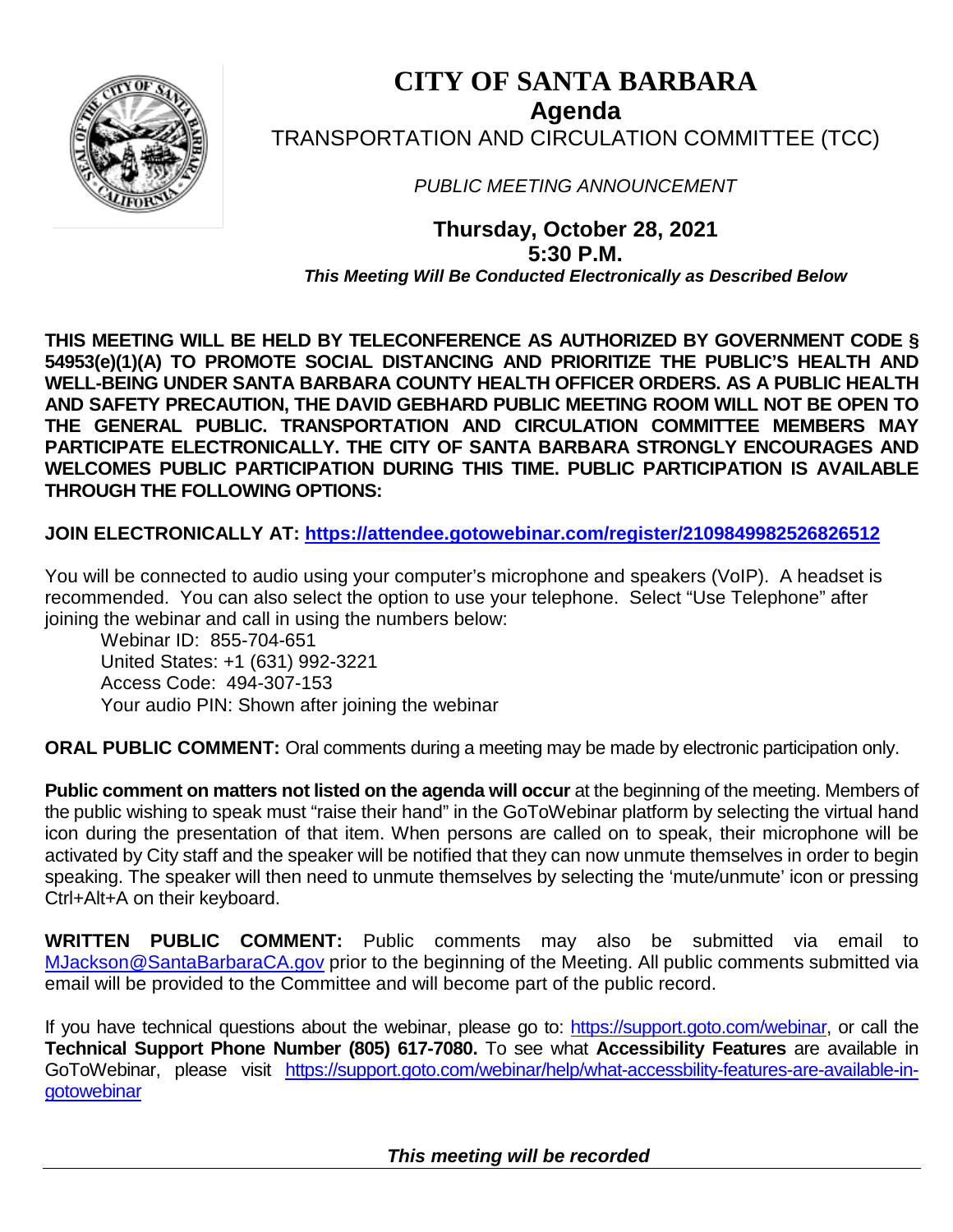## **Committee Members: Kathleen Rodriguez (Chair), Andres Malovos (Vice Chair), Eve Sanford, David Collom, Susan Horne, Hillary Blackerby**, **Ian Baucke**

**Liaisons: Mike Jordan (Council Liaison), Jessica Grant (Staff Liaison), Roxana Bonderson (Planning Commission Liaison), J.D. Higgins (Planning Commission Liaison Alternate)**

AGENDA

## **CALL TO ORDER**

**CEREMONIAL ITEM:** Ian Baucke will be sworn in to serve on the TCC.

#### **ROLL CALL**

### **CHANGES TO THE AGENDA**

### **PUBLIC COMMENT**

**1.** Ten minutes total and two minutes per member of the public regarding any subject within the jurisdiction of the committee that is not scheduled for public hearing before the committee. If you wish to speak before the Transportation & Circulation Committee, please complete a "Request to Speak" form, including a description of the subject you wish to address.

#### **ANNOUNCEMENTS**

- Introduction of Cliff Maurer the new Public Works Director
- Employee Recognitions/Retirements: Rob Dayton and Mindy Jackson

### **CONSENT AGENDA**

**2.** Approval of Minutes from the June 24, 2021, where a TCC quorum was present.

### **PROGRAM UPDATES**

**3.** Active Transporation Program (Cycles 5 and 6)

# **REPORTS**

**4. Project and Program Status from the 2016 Bicycle Master Plan Update** Recommendation: That the Committee receive an update on capital projects and programs identified to be implemented as part of the 2016 Bicycle Master Plan.

AMERICANS WITH DISABILITIES ACT: In compliance with the Americans with Disabilities Act, if you need special assistance to gain access to, comment at, or participate in this meeting, please contact Mindy Jackson: 805-564-5385. If possible, notification at least 48 hours prior to the meeting will enable the City to make reasonable arrangements in most cases. Materials related to an item on this agenda submitted to the Transportation and Circulation Committee after distribution of the agenda packet are available for public inspection in the Public Works Department located at 630 Garden Street, during normal business hours. The agenda will be posted on October 22, 2021, on the posting bulletin board outside of the David Gebhard Public Meeting Room on the south side of the Public Works/Community Development building at 630 Garden Street.